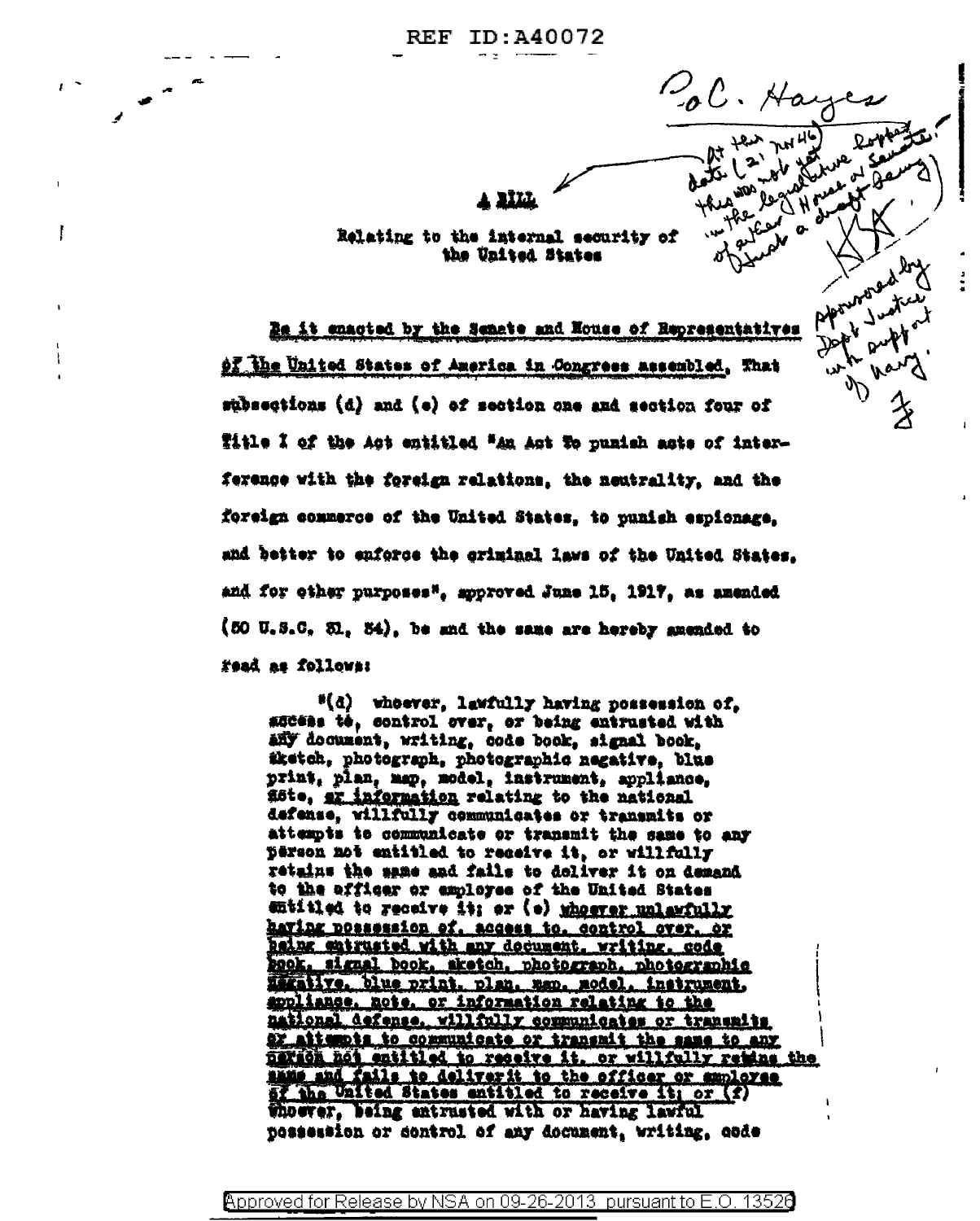## - 2-

**The Contract of Contract of Contract of Contract of Contract of Contract of Contract of Contract of Contract of Contract of Contract of Contract of Contract of Contract of Contract of Contract of Contract of Contract of C** 

<u>in a component province</u>

hook, signal book, sketch, photograph, photographic negative, blue print, plan, map, model, note, or information, relating to the national defense, (1) through gross negligence permits the same to be removed from its proper place of sustedy or delivered to anyone in violation of his toust, or to be lost, stolen, abstracted, or destroyed, or (2) having knowledge that the same has been removed from its prener place of quetedy or delivered to anyone in rielation ef his trust, er lest, stelen, abstracted, ar destroyed, and fails to make prompt report. thereof to his superior officer, shall be punished by imprisonment of not more than 10 years and may, in the discretion of the court, be fined not more than \$10,000."

Wiec. 4. If two or more parsons conspire to violate the provisions of sections one, two or three of this title, and one or more of such persons does any act to effect the object of the conspiracy, each of the parties to such conspiracy shall be punished as in said sections provided in the case of the doing of the act the accomplishment of which is the object of such conspiracy. Except as abeve provided conspiracies to commit offenses under this title shall be punished as provided by section thirty-seven of the Act to codify, revise, and amend the penal laws of the United States approved March fourth, nineteen hundred and nine."

Section 3. An indictment for any violation of sections

1, 2, 3, er 4 ef Title I of the Act entitled "An Act To Bunish acts of interference with the foreign relations, the mentrality, and the foreign commerce of the United States. to punish espionage, and better to enforce the criminal laws of the United States, and for other purposes", approved  $\frac{2}{3}$ une 15, 1917 (40 Stat. 217), as smended (50 U.S.C. 31-34). nay be found at any time without regard to any statute of limitations. This section shall not authorize prosecution. trial or punishment for any offense now barred by the provisions of existing law.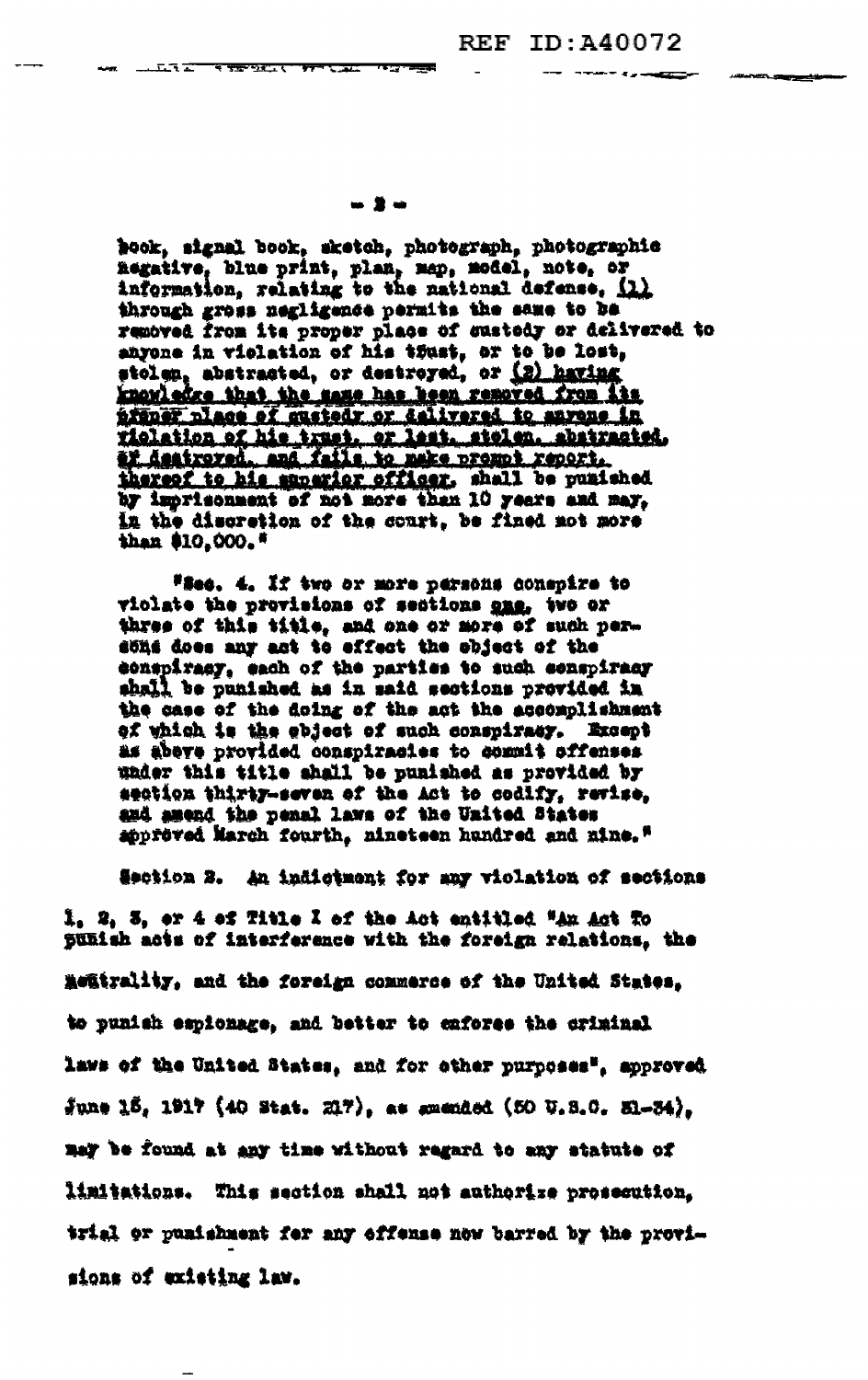<del>stant till</del> mast

 $\overline{a}$ 

Ē,

\* **B** \*

Section E. Section 1044 of the Revised Statutes of the United States, as meended (18 U.S.C. 582), is hereby further anended to read as follows:

"Section 1944. No person shall be prosecuted, iried, or punished for any offense not capital or mor afising under the provisions of sections 1. 2. 1, or 4 of Title I of the Act antitled 'An Act To punish asts of interference with the foreign raletions the neutrality, and the foreign commerce of the United States, to punish espionare, and better In enforce the criminal laws of the United States.<br>And for other purposes approved June 15, 1917 (40<br>Stat, 217), as amended (50 U.S.C. 31-34), except as přövided in section 1046, unless the indictment is found, or the information is instituted, within Miree years next after such effense shall have been *Börmitied: Previded, that nothing herein contained* shall spply to any offense for which an indictment has been heretofore found or an information instituted, er to any proceedings under any such indictment 47 information."

Seciion 4. The Ast of June 8, 1938 (52 Stat. 631; 22  $\overline{y}_1$ S.C. 233(a) - 233(g), entitled "An Act To require the registration of gertain persons employed by agencies to disseminate propaganda in the United States and for other púfposee", as amended, is hereby further amended as follows:

(a) Strike out the word "and" at the end of Section  $I(a)$  (3), insert the word "and" at the end of Section  $I(a)$  (4). and add the following subsection innediately after Section  $\frac{1}{2}(\alpha)$   $(4)$ :

"[5] any person who has knowledge of or has Fedeived instruction in the espionage counter-#spicnage, or sabotage service or tactics of a government of a foreign country or a foreign political party:"

مبر

×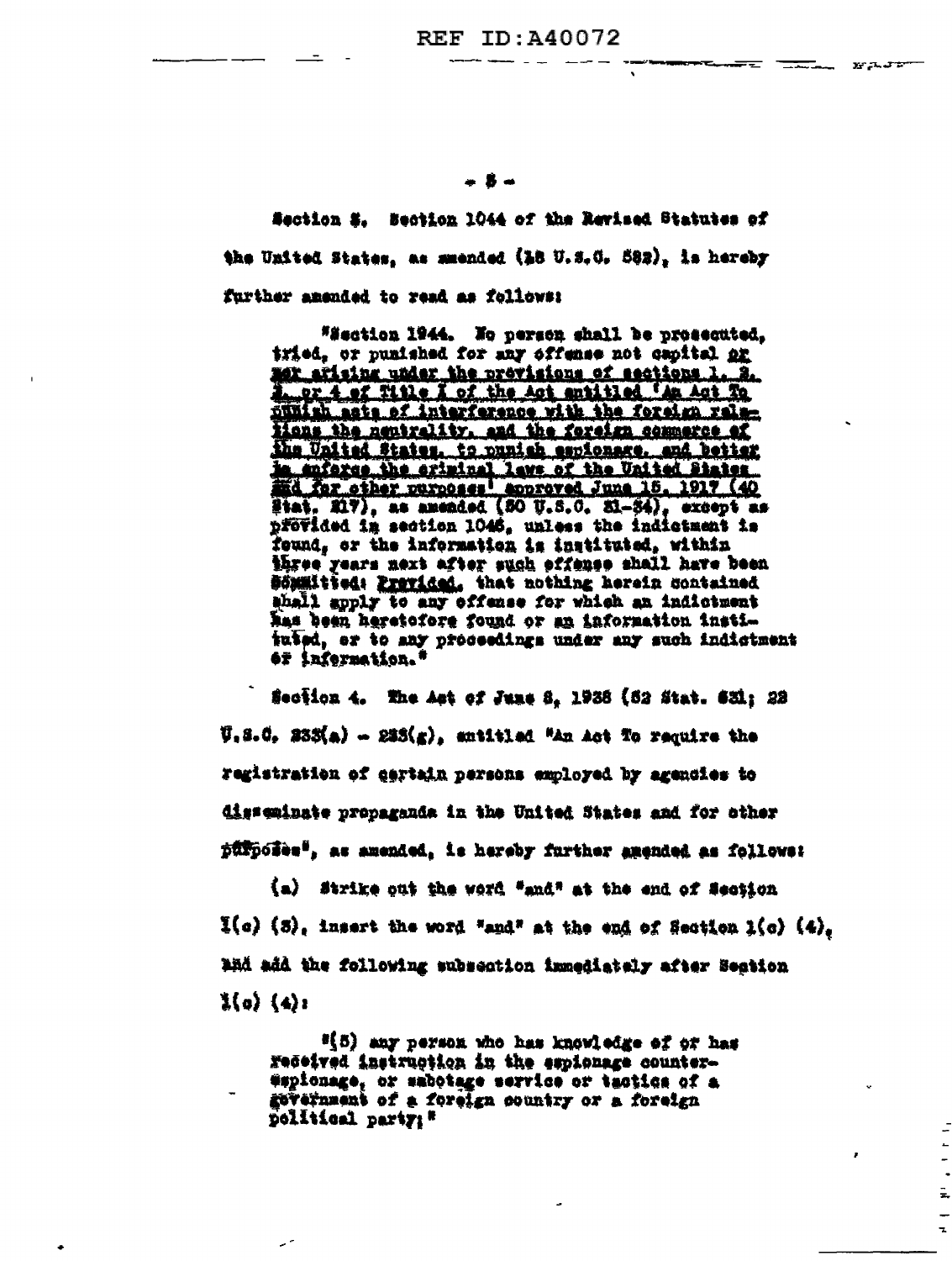\* 4 +

(b) Add the following subsection immediately after Section 8 (d):

ì

(2(e) Failure to file a registration statement er supplements thereto as required by section 2(a) and section 2(b) shall be considered a continuing offense for as long as such failure exists, notwithstanding any statute of limitation or other statute to the **Contrary."** 

Sestion 5(a). The Federal Bureau of Investigation of the Department of Justice, the Military Intelligence Division of the War Department, and the Office of Naval Intelligence of the Navy Department are authorized, in the conduct of investigations to assertain, prevent, er frustrate aay interference or any attempts or plans for interference with the mational security and defense by treason, sabotage. Sepionage, seditious conspiracy, violations of neutrality laws, violations of the act requiring the registration of agents of fereign principals (Ast of June 8, 1938, as amended (52 Stat. \$31), violations of the Act requiring the regisiration of erganisations carrying on certain activities Within the United States (Act of October 17, 1940 (54 Stat. 1201), or in any sther sauner, to require that telegrams. Rablegrams, radiograms, or other wire or radio communications and copies or records thereof, or that any information obtained by means of intercepting, listening in on, or Fecarding telephone, telegraph, eable, radio, or any other Similar messages or communications. be disclosed and delivered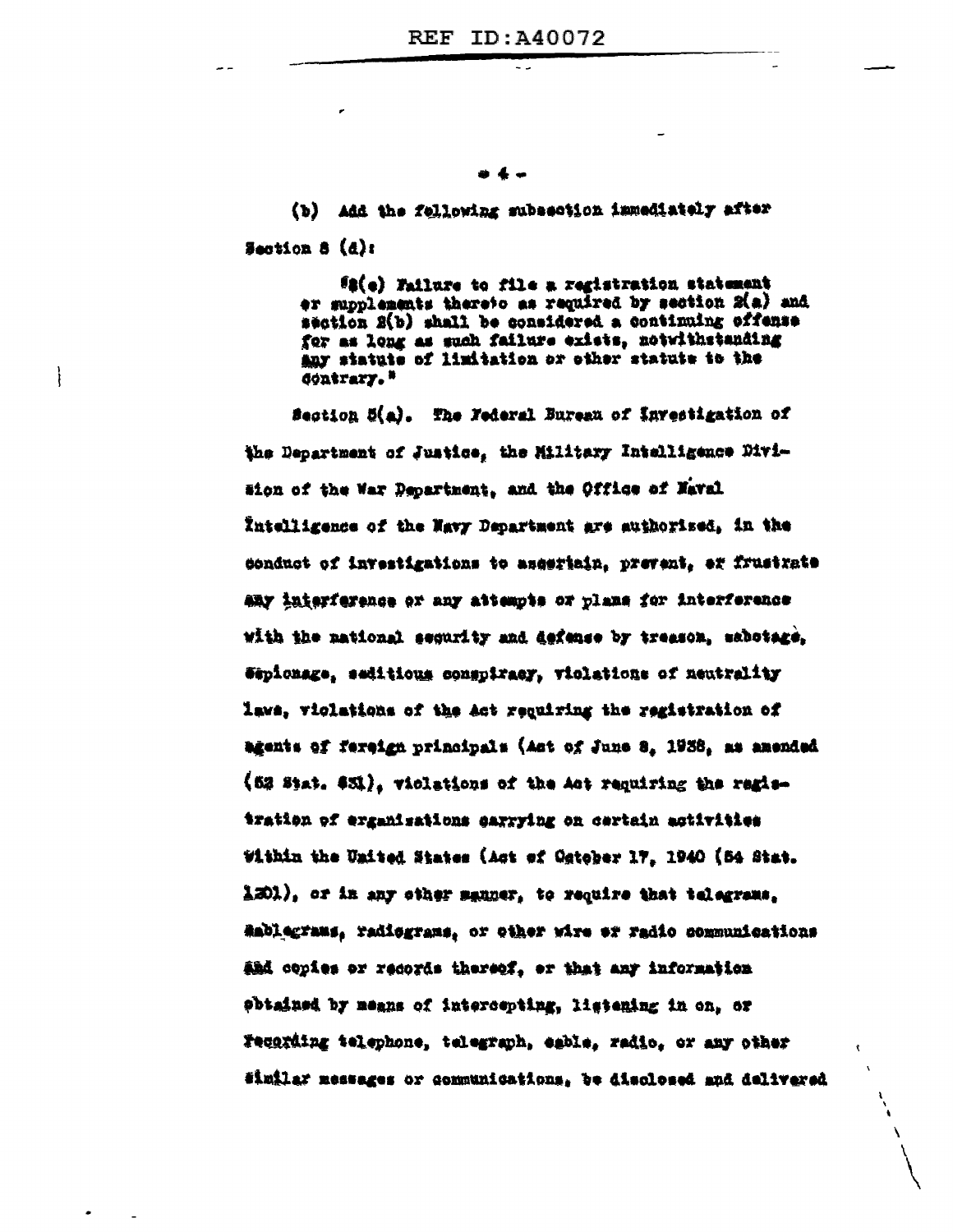n 11

to any anthorized agent of any one of said investigatorial agencies, without regard to the limitations contained in section 505 of the Communications Act of 1934 (48 Stat. 1103). The information thus obtained shall be admissible in evidence.

(b) No person shall fail to comply forthwith with the request of any duly authorized person, pursuant to this saction, for the disclosure and surrender of any telegram. eshlegran, radiogram, er ether wire or radio gommunication, ar gopies or regords thereof in his possession or under his #öntrol.

(g) Me person shall divulge, publish, or use the existence, contents, substance, purport, or meaning of any information obtained pursuant to the provisions of this section ciherwise than for the purposes hereinbefore Cimmerated.

(d) Any parson who willfully and knowingly violates any provision of this section shall be guilty of a felony and upon conviction thereof shall be fined not more than \$10,000 or imprisoned not more than two years, or both.

 $\{a\}$  If any prevision of this section or the soplication of such provision to any circumstance shall be held invalid. the validity of the remainder of this section and the applieability of such provision to other cirgumstances shall not be affected thereby.

١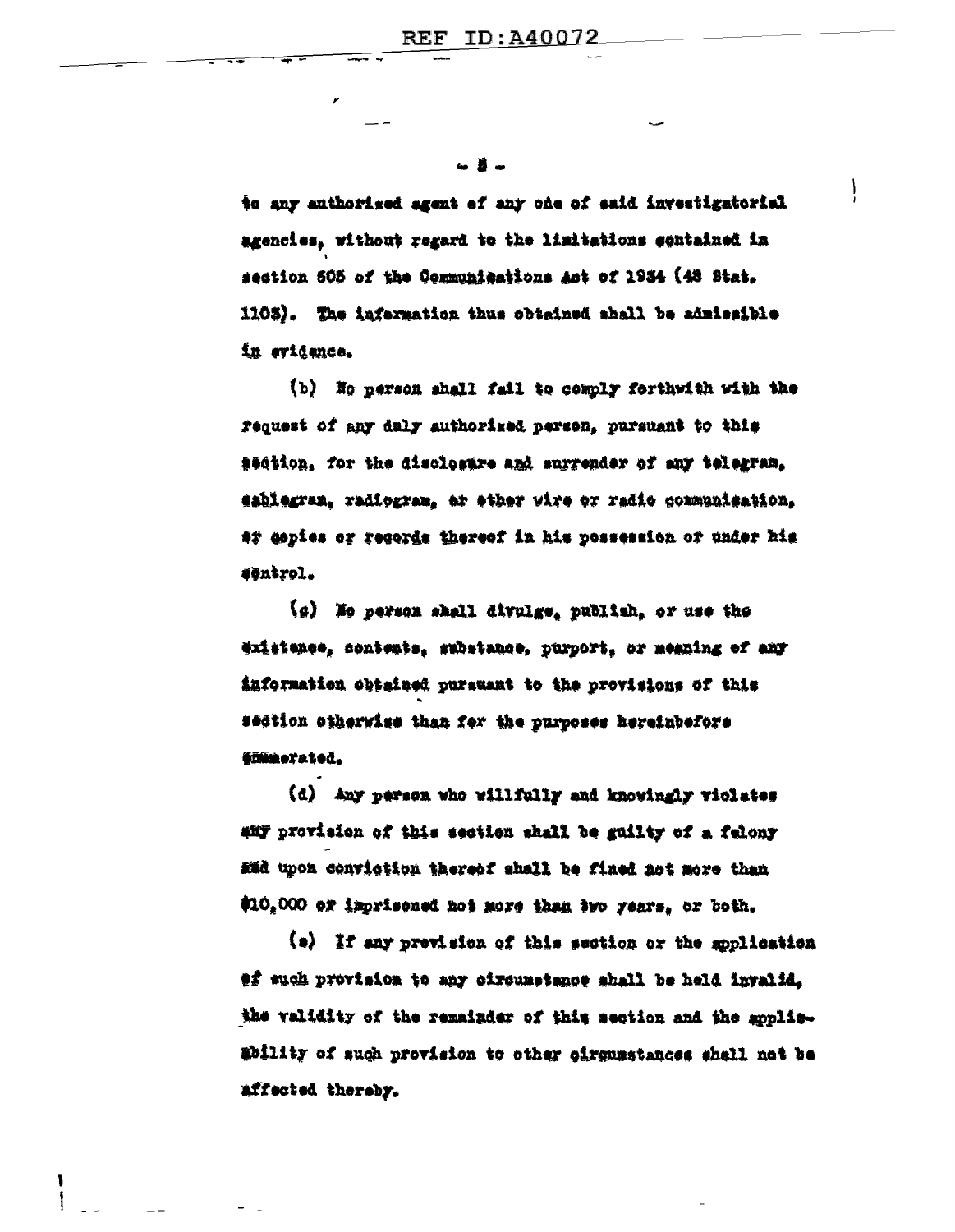-6-

 $(z)$  . For purposes of this section the term "parson" shall include any individual, partnership, association, business trust, corperation, or any erganized group of persons, whether incorporated or not.

Section 6. Section 2 of the Act entitled "An Act To provide a penalty for the willful violation of regulations OF orders respecting the protection or security of vessels. harbors, ports, or water-frent facilities", approved July 9, 1943 (57 Btat. 391; 50 App. U.S.O. 1312), is hereby repealed.

Section 7. The Act entitled "An Act To provide a timelty for violation of restrictions or eders with respect to persons entering, remaining in, leaving, or committing any act in military areas or menes", approved March 21, 1942 (56 Stat. 175; 18 U.S.C. Supp. 97a), is hereby amended to Fääd as follows:

f,

"That whoever shall enter, remain in, leave, or donait any act in any military area or military sone preseribed by the Secretary of Nar, or by any military Sommander designated by the Secretary of War, contrary to the restrictions applicable to any such area or sone of contrary to the order of the Secretary of War or any such military commander, shall, if it supears that he knew or should have known of the existence and extent of the restrictions or ofder and that this act was in violation thereof, be guilty of a misdemeanor and unon conviction shall be liable to a fine of not to eigead \$5.000 or to imprisonment for not more than one féar, ór boin, for eagh offense.#

Ban. 2. Whoever willfully shall violate any Farulation or Order promulgated or moppeyed by the Sacretary of War, or by any military commander designated by the Secretary of War, pursuant to lawful authority for the protection or security of